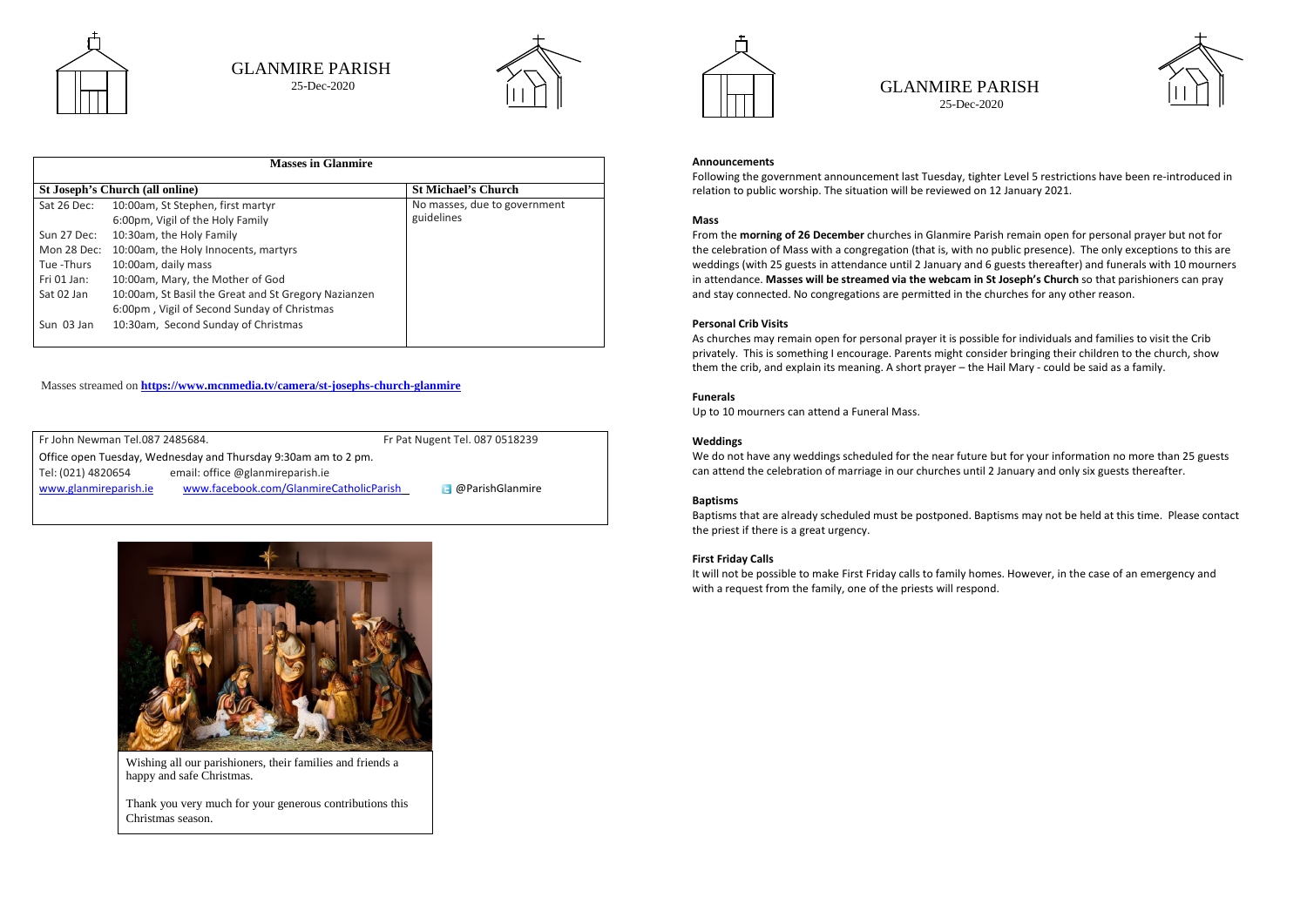

# GLANMIRE PARISH 20 -Dec





-2020 **IIII** | | | | | | | | GLANMIRE PARISH 20 -Dec -2020